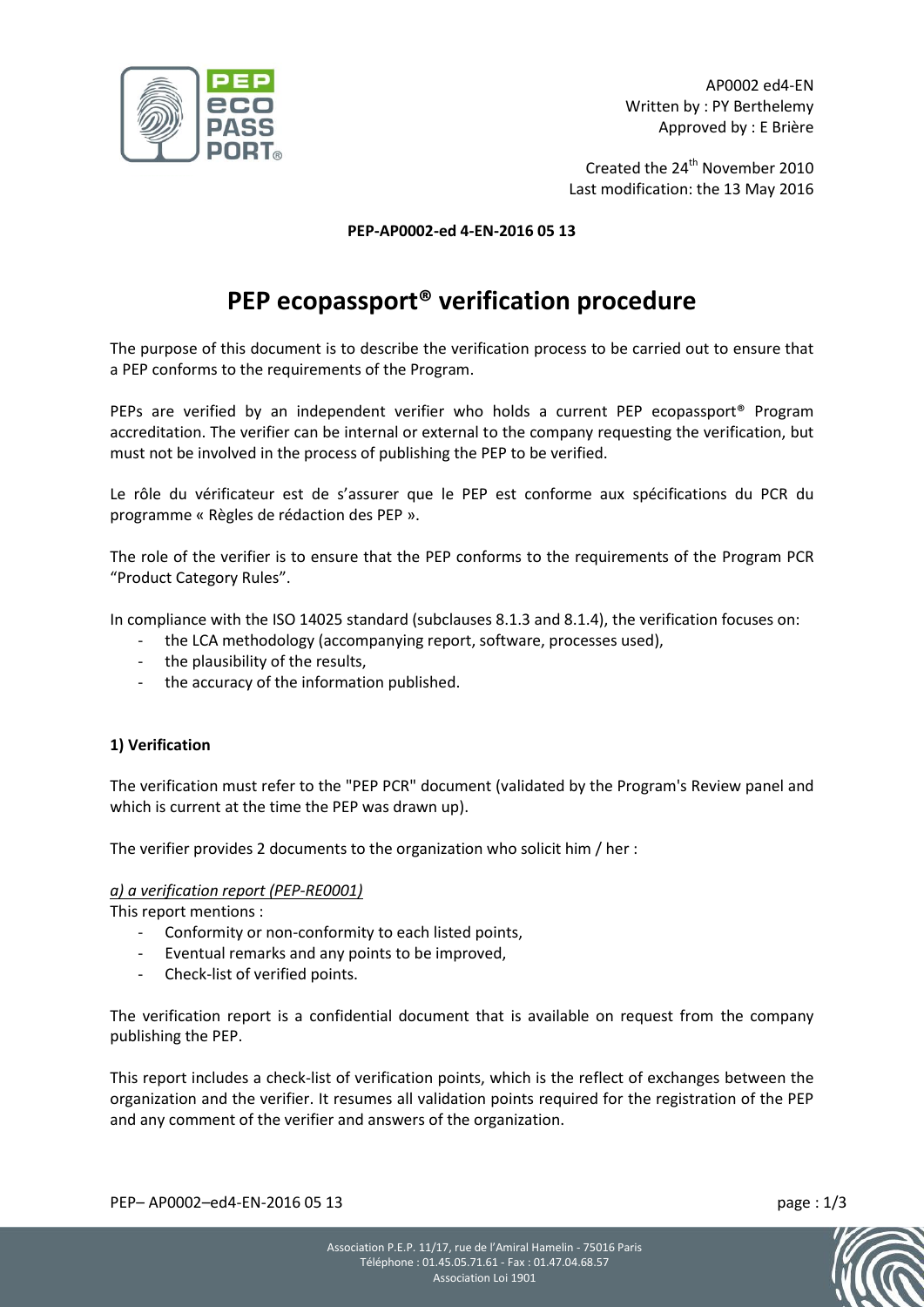A checklist item that is not specific to the product can be presumed to be compliant without additional verification if its conformity has already been confirmed by a PEP verification less than 5 years old and if the manufacturer can demonstrate that the same procedure has been used to draw up the proposed PEP. In this case, the references of the verification report containing the certificate of compliance must be mentioned in the comments.

## *b) a declaration of conformity (PEP-RE0002).*

The conformity declaration is a document that can be accessed through the PEP ecopassport<sup>®</sup> Program. It attests the conformity of the PEP towards the program.





*Figure 1 – Verification procedure and document flow*

## **2) Verifier status and accreditation:**

The verifier must be independent: verifiers must not have been involved in the LCA, nor in drawing up the PEP to be verified.

The status of the verifier shall be specified in the check-list box, available in the Editorial Rules document (AP0008).